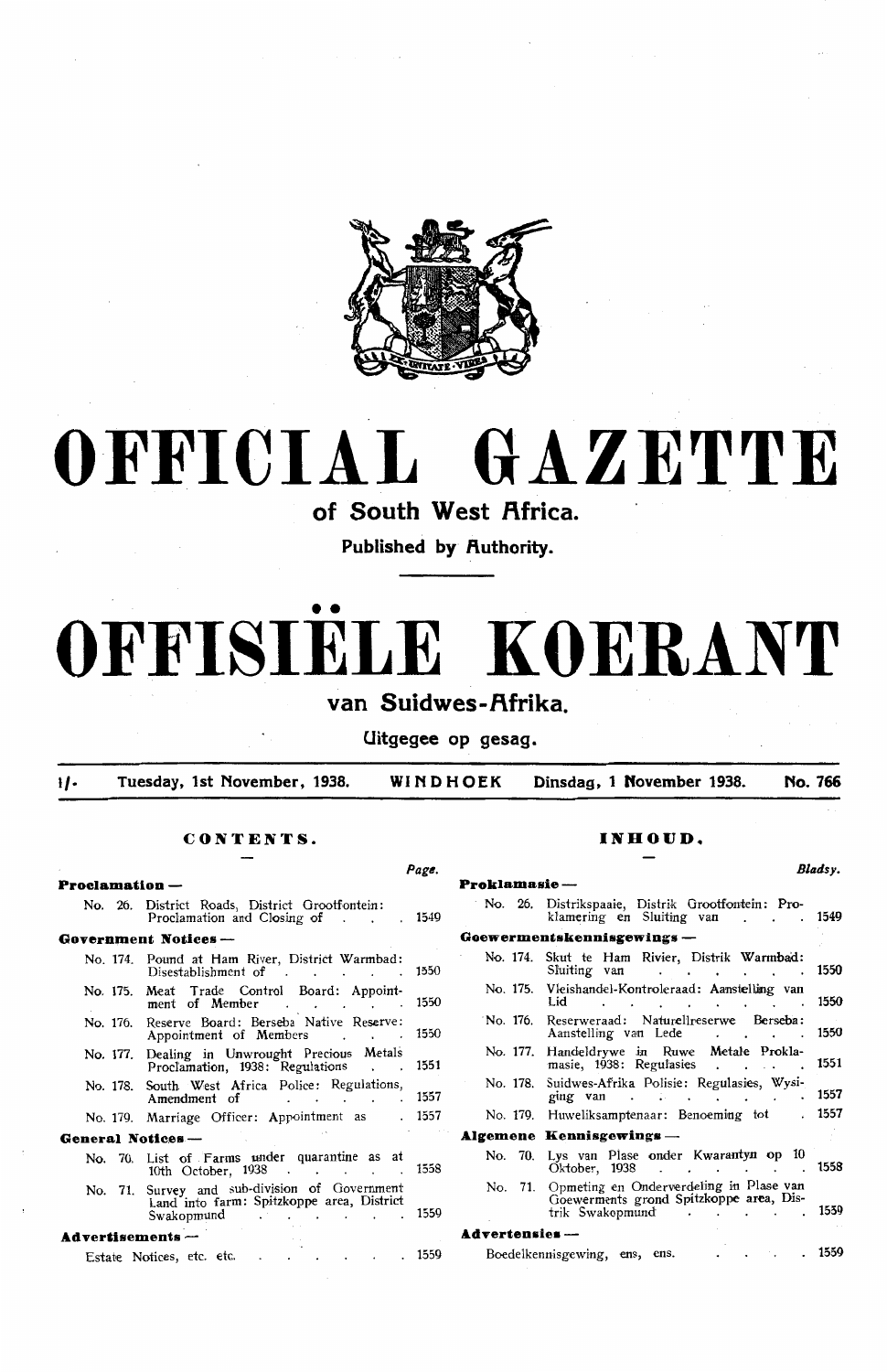#### **PROCLAMATION**

#### **By** HIS HONOUR DAVID GIDEON CONRADIE, ADMINISTRATOR OF SOUTH WEST AFRICA.

**No.** 25 of 1938.]

Under and by virtue of the powers in me vested by Section *four* of the Roads and Outspans Ordinance, 1937 (Ordinance No. 7 of 1937), I do hereby declare that:-

- (1) The road, in the District of Grootfontein, as defined , in Schedule "A" annexed hereto, shall be a District ·<br>|Road;
- (2) The roads in the District of Grootfontein as defined in Schedule "B" annexed hereto be closed.

#### GOD SAVE THE KING.

Given under my hand and seal at Windhoek this 1st day of November, 1938.

> D. G. CONRADIE, Administrator.

#### District Road, SCHEDULE "A".

No. 131. From a point on District Road No. 33 near the homestead on the farm Okamaruru No. 220 in a northwesterly direction via the farms Okamaruru No. 220 and Goedehoop No. 218 to the homestead on the fast mentioned farm; thence in a north-easterly direction via the farms Goedehoop No. 218 and Omsons Wes No. 233 to the homestead on the lastmentioned farm; thence in a northerly direction via the farms Omsons Wes No. 233 and Omloop No. 243 to the homestead on the lastmentioned farm; thence in a north-easterly direction via the farms Omloop No. 243 and Upharsin No. 246 to a point on District Road No. 31 near the homestead on the lastmentioned farm.

#### SCHEDULE "B".

#### *Description of Road.*

**(1}** The road describ**ed** as District Road No. 31 in Schedule II of Procfamation No. 27 of 1928.

(2} The road described as District Road No.<br>32 in Schedule II of Prodamation No. 27 of 1928.

(3} The road describ**ed** as District Road No. 33 in Schedule II of Proclamation No. 27 of 1928.

(4) The road describ**ed** as District Road No. **34** in Schedule II of Proclamation No. 27 of 1928.

(5} The road describ• ed as District Road No.<br>92 in Part II of Schedule II of Proclamation **No.** 22 of 1929.

#### *Extent of Road to be closed,*

From the southern boundary of the farm Upharsin No. 246 south-<br>wards to Otjituo Reserve No. 235, where it meets District Roads Nos. 32 and 33.

From Otjituo No. 235 generally<br>in a westerly direction to the in a westerly direction to the<br>eastern corner beacon of the farm Omsons West No. 233.

From Otjituo No. 235 in a southwesterly direction over Otjomikam-bo No. 234 and Okahum'ba No. 221 to the north-eastern boundary of the farm Okamaruru No. 220.

From Coblenz in a south-westerly direction over vacant land to Osondema Nord No. 169 and Osondema Siid No. 170 to the southwestern boundary of the lastmentioned farm.

From the eastern boundary of the farm Omsons Wes No. 233 to the point on the Otjituo Native Reserve No. 235 where it meets District Road No. 31.

#### **PROKLAMASIE**

#### VAN SY EDELE DAVID GIDEON CONRADIE,

### -/i **ADMINISTRATEUR VAN SUIDWES-AfRIKA.**

 $\frac{1}{3}$ No. 26 van<sup>2</sup> 1938.]

Kragtens en lingevolge die bevoegdhede my verleen deur<br>Artikel *vier* van die Ordonnansie op Paaie en Uitspanplekke<br>1937 (Ordonnansie No. 7 van 1937) verklaar ek hiermee dat:-

- (1) Die pad, in die Distrik van Grootfontein, soos omskrywe in Bylae "A" hiervan 'n Distrikspad word.
- (2} Die paaie· in dre Distrik van Orootfontein soos omskrywe in Bylae "B" hiervan gesluit word.

#### GOD 8EHOEDE DIE KONING.

Oegee onder my hand en seel te Windhoek hierdie lste dag. van November 1938.

BYLAE "A".

D. G. CONRADIE,

*Administrateur.* 

## *Distrikspad;'* · . . · ..

 $\sigma^2$ 

*.Beskrywing van Pad.* 

(2) Die pad beskryf as Distrikspad No. 32 in Bylae II van Proklamasie No. 27 van 1928.

(3) Die pad beskryf as Distrikspad No. 33 in 8ylae II van Proklamasie

( 4) Die pad beskryf as Distrikspad No. 34 in Bylae II van Proklamasie No. 27 van 1928.

(5) Die pad beskryf as Distrikspad No. 92 **in**  Deel II van Bylae II van Proklamasie No. **22** 

No. 27 van 1928.

van 1929.

No. 131. Vanaf 'n punt op Distrikspad No. 33 naby die opstal op die plaas Okamaruru No. 220 in 'n noordwestelike rigting oor die plase Okamaruru No. 220 en Goedehoop No.<br>218 tot by die opstal op laasgenoemde plaas; vandaar in 'n noordoostelike rigting oor die plase Goedehoop No. 218 en Omsons Wes No. 233 tot by die opstal op die laasgenoemde plaas; vandaar in 'n noordelike rigting oor die plase Omsons<br>Wes No. 233 en Omloop No. 243 tot by die opstal op die laasgenoemde plaas; vandaar in 'n noordoostelike rigting oor<br>die plase Omloop No. 243 en Upharsin No. 246 tot by 'n punt op Distrikspad No. 31 naby die opstal op die laasgenoemde plaas.

#### BYLAE "B".

#### *In hoeverre Pad gesbuit is*

(1) Die pad beskryf as Distrikspad No. 31 in 8ylae II van Proklamasie No. 27 van 1928. Vanaf die suidelike grens van die plaas Upharsin No. 246 suidwaarts tot by Otjituo Reserwe No. 235, waar dit Distrikspaaie Nos. 32 en 33 ontmoet.

> Vanaf Otjituo No. 235 in 'n algemene westelike rigting tot by die oostelike hoekbaken van die plaas Omsons Wes No. 233.

> Vanaf Otjituo No. 235 in 'n suidwestelike rigting oor Otjomikambo<br>No. 234 en Okahumba No. 221 tot by die noordoostelike grens van die plaas Okamaruru No. 220.

> Vanaf Coblenz in 'n suidwestelike rigting oor onbewoonde grond tot by Osondema Nord No. 169, en Osondema Süd No. 170 tot by die suidwestelike grens van die laasgenoemde plaas.

> Vanaf die oostelike grens van die plaas Omsons Wes No. 233 tot by die punt op die Otjituo naturelle<br>reserwe No. 235 waar dit Distrikspad No. 31 ontmoet.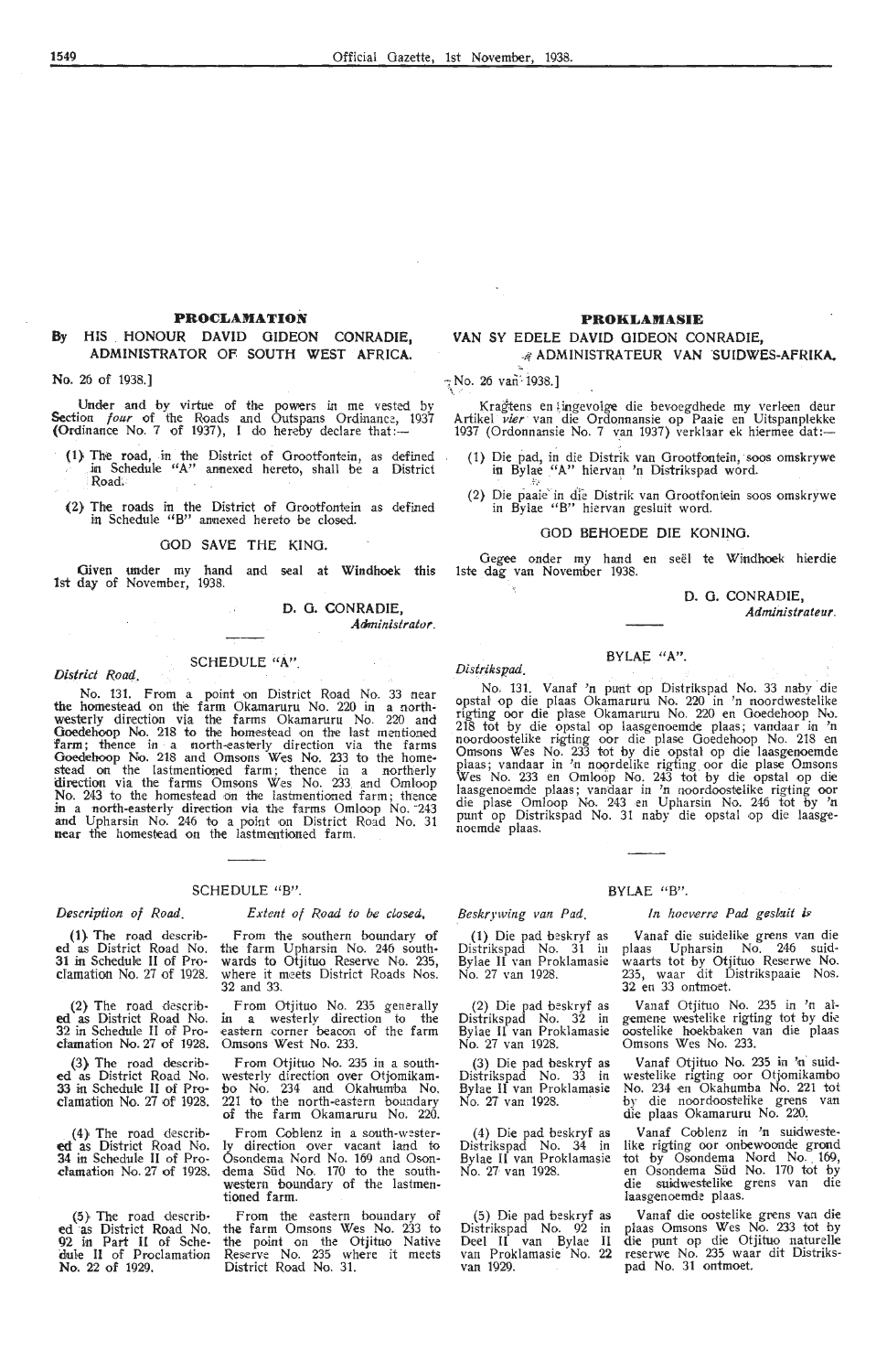(6) The road describ• ed as District Road No. 94 in Part II of Sche• dule II of Proclamation

No. 22 of 1929.<br>
(7) The road described as District Road No.<br>
88 in Schedule II of Proclamation No. 22 of 1929. 33.

damation No. 22 of 1929.<br>
Red as District Road No. 32.<br>
Red No. 22 of 1929. Road No. 33.

(9) The road describ• The whole. ed as District Road No. 112 in Schedule 5 of Pro~ clamation No. 24 of 1930.

From the eastern boundary of the farm Omloop No. 243 to the point on the Otjituo Native Re- serve No. 235, where it meets District Road No. 31.

(7} The road describ- · From the eastern boundary of ed as District Road No. farm Omkrap No. 218 to a point 88 in Schedule II of Pro- where it meets District Road No.

(8) The road describ• From the south-eastern boundary ed as District Road No. of farm Omsons Wes No. 233 to 89 in Schedule II of Pro- a point where it meets District

(6) Die pad beskryf as Distrjkspad No. 94 in Deel' II van Bylae Il van Proklamasie No. 22 van 1929.

(7) Die pad beskryf as Distrikspad No. 88 in Bylae II van Proklamasie No. 22 van 1929.

(8) Die pad beskryf as Distrikspad No. 89 in Bylae II van Proklamasie No. 22 van 1929.

(9) Die pad beskryf as Distrikspad No. 112 in Bylae 5 van Proklamasie No. 24 van 1930.

Vanaf die oostelike grens van **die**  plaas Omioop No. 243 tot by die punt op die Otjituo naturelle reserwe No. 235 waar dit Distrikspad No. 31 ontmoet.

Vanaf die oostelike grens van die<br>plaas Omkrap No. 218 tot by 'n<br>punt waar dit Distrikspad No. 33 ontmoet.

Vanaf die suidoostelike grens van plaas Omsons Wes No. 233 tot by 'n punt waar dit Distrikspad No. 33 ontmoet.

Die hele.

## **Government Notices.**

The following Government Notices **are** published for general information.

F. P. COURTNEY CLARKE, *&c,eta,y* for *South West Al rico.* 

Office of the Administrator, Windhoek,

No. 174.] [ 1st November, 1938.

POUND AT HAM RIVER: DISTRICT WARMBAD: DISESTABLISHMENT OF:

The Administrator hds been pleased, in terms of section *two* of Proclamation No. 5 of 1917, to authorise the disestablishment of the Pound at Ham River, District of Warmbad, with effect from the 1st November, 1938.

No. 175.] [1st November, 1938. No. 175.] [ **1** November 1938.

#### APPOINTMENT OF MEMBER OF MEAT TRADE CONTROL BOARD.

The Administrator has been pleas•ed in terms of Sectioo *two* of Ordinance No. 8 of 1935 as amended by Section *one* of Ordinance No. 20 of 1935, to appoint the following person as a member of the Meat Trade Control Board in place of Mr. M. M. Neser, transferred, for the period ending the 31st December, 1939:

JOHANNES GERHARDUS WILLIAMS, ESQ.,

Senior Veterinary Surgeon, Windhoek.

No. 176.] [1st November, 1938.

#### RESERVE BOARD-: BERSEBA NATIVE RESERVE.

The Administrator has been pleased, in terms of Section four of the Native Reserves Trust Funds Administration Proclamation, 1924 (Proclamation No. 9 of 1924) to appoint a Board for the Berseba Native Reserve consisting of: $\leftarrow$ 

The Superintendent of the Reserve, or

The Native Commissioner of Keetmanshoop when present, (ex officio Chairman), Edward Isaak, Headman, and<br>Hendrik Vries, The Superintendent of the reser-<br>The Native Commissioner of Kee<br>when present, (ex officio Chairi<br>Edward Isaak, Headman, and<br>Hendrik Vries,<br>Saul Kahoyka,<br>David Christian Isaak David Christian Isaak, Abraham Thomas, Paul Meyer, and Gerhard Groeneveld Elected Members.

Government Notices Nos. 116 of 12th July, 1928, and 23 of 21st January, 1932, are hereby repealed.

**Goewermentskennisgewings.** 

Die volgende Goewermentskennisgewings word vir alge- mene inligting gepubliseer.

F. P. COURTNEY CLARKE, *Sekreta,is vi, Suidwes-A/rika.* 

Kantoor van die Administrateur. Windhoek,

No. 174.] [ 1 November 1938.

#### SKUT TE HAM RIVER: DISTRIK WARMBAD: SLUITING **VAN:**

Dit het die Administrateur behaag om, ooreenkomstig artikel *twee* van Proklamasie No. 5 van 1917, die sluiting<br>van die skut te Ham River, Distrik Warmbad, ingaande vanaf 1 November 1938, goed te keur.

#### VLEISHANDEL-KONTROLERAAD: **AANSTELLING VAN LID.**

Dit het die Administrateur behaag om ooreenkomstig Artikel *twee* van Ordonnansie No. 8 van 1935, soos gewysig deur Artikel *een* van Ordonnansie No. 20 van 1935, die onderstaande persoon as 'n Hd van die Vleishandel-Kontroleraad aan te stel in die plek van Mnr. M. M. Neser, wat verplaas is, vir die tydperk eindigende op 31 Desember 1939:-

Die Heer JOHANNES OERHARDUS **WILLIAMS,** 

Hoof Veearts, Windhoek.

No. 176.] [1 November 1938.

RESERWERAAD: NATURELLERESERWE **BERSEBA.** 

Dit het die Administrateur behaag om, ooreenkomstig<br>artikel *vier* van "De Naturellen-Reservaten Trustfonds Administratie Proklamatie, 1924" (Proklamasie No. 9 van 1924) 'n Raad vir die NatureUereserwe Berseba aan te stel, be-'n Raad vir die Naturellereserwe Berseba aan te stel, be-<br>staande uit:-

> Die Superintendent van die Reserwe, of Die Naturellekommissaris van Keetmanshoop,<br>wanneer hy teenwoordig is, (ex officio Voorsitter), Edward Isaak, Hoofman, en Saul Kahoyka,<br>David Christian Isaak, miendent van die Resei<br>ellekommissaris van Komponie<br>saak, Hoofman, en<br>ries,<br>rietian Isaak David Christian Isaak, . Gekose 1ede.<br>
> Paul Meyer, en Oerhard Groeneveld

Ooewermentskennisgewings Nos. 116 van 12 Julie 1928 en 23 van 21 Januarie 1932 word hiermee herroep.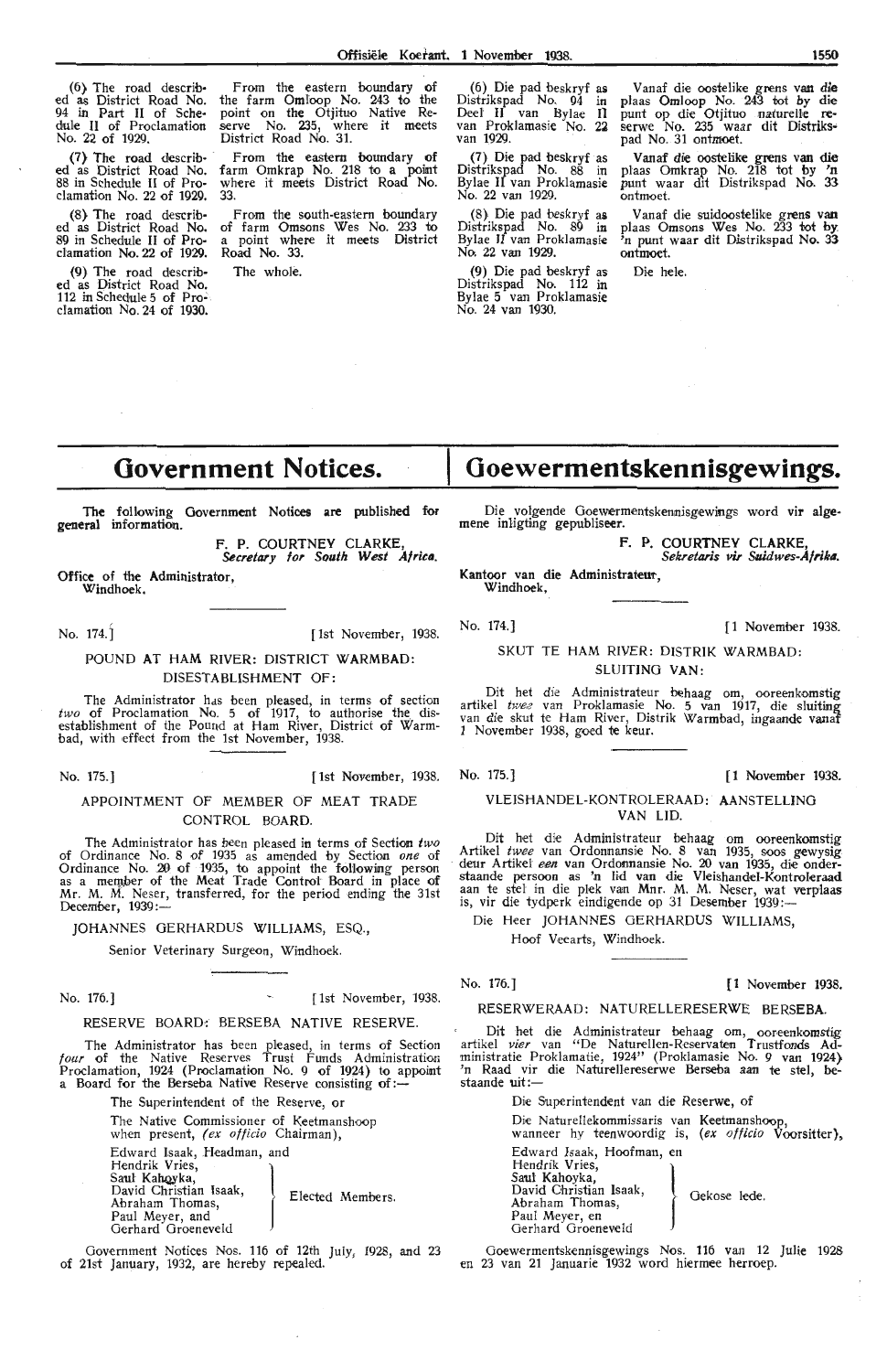*R,eg.* 1.

The Administrator has been pleased under and by virtue of the powers in him vested by Section 12 of the Dealing in Unwrought Precious Metals Proclamation, 1938 (Procla- ${\bf m}$ ation No. 5 of 1938), to make the following regulations: $-$ 

#### REGULATIONS.

(1) The classes of licences mentioned in Section *twelve*<br>of Proclamation No. 5 of 1938, (hereinafter called the<br>principal Proclamation), shall be:—

(a) A Recovery works licence.

(b) A Jeweller's permit.

(2) A recovery works licence shall entitle the holder thereof to deal in all forms of unwrought precious metal, exoepting that he sh'all not purchase it in the form of smelted **or** *retorted gold*, amalgam, zinc gold slimes, shavings, lead strips or bars containing gold.

(3) . No person shall make up, smelt or change the form of material containing gold, whether such material is wrought or unwrought, unless he is the holder of a jeweller's permit; furthermore no such licenced jeweller shall at any one time make up, smelt, or change the form of material containing more than two ounces of gold (troy weight) whether<br>such material is wrought or unwrought, without the authority<br>in writing of the police officer in charge of the district conoemed.

The provisions of this regulation shall not apply to the class of person referred to in paragraphs (a), (b), (c) and (d} of sub-section (1) of Section *four* of the · principal Prodamation. ,,, . \_,, *1* ,,, ,· 4

 $0.99164$ <br>  $0.97164$ <br>  $0.97164$ <br>  $0.97164$ <br>  $0.97164$ <br>  $0.97164$ <br>  $0.97164$ <br>  $0.97164$ <br>  $0.97164$ <br>  $0.97164$ <br>  $0.97164$ <br>  $0.97164$ <br>  $0.97164$ <br>  $0.97164$ <br>  $0.97164$ <br>  $0.97164$ <br>  $0.97164$ <br>  $0.97164$ <br>  $0.97164$ <br>  $0.97164$ <br> permit. No jeweller's permit or renewal thereof shall be issued unless the Commissioner of Police certifies that the applicant is a fit and proper person 'to hold such permit. The fee for such permit shall be five shillings per quarter **or** one pound per annum.

 $R^{2}$ \$1/ $\mathcal{O}(5)$  A jeweller's permit shall not entitle the holder to purchase unwrought material containing gold, except from a banker; or alluvial gold except, from ,a, , person who holds the permit of the Inspector of Mines to sell alluvial gold. Such permit shall furthermore be handed to such jeweller at the time of the purchase and shall be retained by him.

(6) The holder of every such jeweller's permit shall keep a register in the form "H" prescribed in the schedule.

(7) The holder of every such jeweller's permit shall on or before the 15th day of each month transmit or deliver to the chief officer of police of his district a true copy of such register in duplicate covering the last preceding month,<br>together with a sworn declaration of the correctness thereof, and shafi also on demand produce and exhibit such register to any European member of the S.W.A. police of or above<br>the rank of sergeant. Any person who contravenes the re-<br>quirements of this paragraph shall be guilty of an offence<br>and liable on conviction to a fine not exceeding f period not exceeding six months.

(8) A recovery works licence shall be in form " $B$ "; A jeweller's permit shall be in form  $C$ "; and an alluvial gold permit shall be in form " $D$ " as annexed to the regulations.

#### *Reg.* 2.

Whenever the authorized issuing officer shall for any reason refuse to renew a licence or permit, it shall be the duty of the person who holds the licence or permit to make a sworn declaration of the quantity of the unwrought material containing gold in his possession at the date of the refusal and to dispose of the same within a period of eight days thereafter.

#### *R.eg.* 3.

 $k^2\xi^{1/6}$  banker shall only buy unwrought material containing<br>gold in the form of a bar identifiable in the manner provided<br>in regulation *eight*, unless the owner has a permit from<br>the Inspector of Milles in the form regulations, and he shall satisfy himself that the seller is entitled to sell the particular unwrought material containing gold. Where a transaction takes place between a banker<br>and the holder of a permit to sell unwrought material containing gold such permit shall be handed over to the banker and retained by him. ·

Dit het die Administrateur behaag om, ingevolge en kragtens die bevoegdheid hom verleen deur artikel *twaalf* van die Proklamasie oor die Handeldrywe in Ruwe Metale, 1938 (Proklamasie No. 5 van 1938) die volgende regulasies vas te stel :--

**REGULASIES** 

*R.eg.* 1.

(1) Die soorte van lisensies genoem in artikel twaalf van Proklamasie No. 5 van 1938 (hierna genoem die Hoof-<br>proklamasie), is:—

(a) 'n Ontginningsbedryfslisensie.

(b) 'n Juwelierspermit.

(2) 'n Ontginningsbedryfslisensie gee aan die houer daarvan die reg om met alle vorme van ru edele metaal handel te drywe, behalwe dat hy dit nie in die vorm van<br>gesmelte of retortverhaalde goud, amalgaam, sink goudslyk, skaafsels, loodplate of stawe wat goud bevat, mag koop<br>nie. (3) Niemand mag die vorm van goudbevattende materiaal

V•erwe rk, smelt of verander ni•e afgesien daarvan of so- danige materiaal bewerk of ru is, tensy hy die hou~r is van 'n juwelierspermit, verder mag geen sodanige ge-<br>Iisensieerde juwelier te eniger tyd op een slag die vorm van materiaal wat meer as twee onse goud (fyngewig) bevat, verwerk, smelt of verander nie, afgesien daarvan of sodanige materiaal bewerk of ru is, sonder die geskrewe bemagtiging van die polisiebeampte wat oor die betrokke distrik aan- gestel is.

Die bepalings van hierdie regulasie het geen betrekking op die klasse van persone genoem in paragrawe (a), (b), (c) en (d) van subartikel (1) van artikel *vier* van die Hoof-proklamasie nie.

. (4) Die Sekretaris vir die Gebied of enige persoon deur hom gemagtig mag aan enige blanke persoon 'n juwelierspermit uitreik. Oeen juwelierspermit of hernuwing daar-<br>van mag uitgereik word nie, tensy die Kominissaris van<br>Polisie sertifiseer dat die applikant 'n geskikte en behoorlike persoon is •om houer van sodanige permit te wees. Die fooi vir sodanige permit is vyf sjieH-ngs per kwartaal, of een pond per jaar.

(5) 'n Juwelierspermit gee nie die reg aan die houer om ru goudbevattende materiaal, behalwe van 'n bankier te koop, of, om alluwiale goud te koop behalwe van 'n persoon wat 'n permit om alluwiale goud te verkoop van<br>die Inspekteur van Myne hou nie. Sodanige permit moet verder aan sodanige juwelier ten tyde van die koop oor-<br>handig word en moet deur hom behou word.

(6) Die houer van elke sodanige juwelierspermit moet<br>'n register aanhou ooreenkomstig Vorm "H" in die Bylae hiervan voorgeskryf.

(7) Die houer van elke sodanige juwelierspermit moet op, of voor die 15de dag van elke maand aan die Hoofbeampte van Polisie in sy distrik 'n ware afskrif van alle inskrywinge in sodanige register gedurende die onmiddellik voorafgaande maand in duplo stuur, of aflewer, saam met 'n beëdigde verklaring oor die juistheid daarvan, en moet<br>ook op aanvraag sodanige register aan enige blanke lid<br>van die Suidwes-Afrika polisie van, of bo die rang van<br>sersant lewer en vertoon. Iemand wat die bepalings van boete vir 'n tydperk van hoogstens ses maande.

(8) 'n Ontginningsbedryfslisensie moet ooreenkomstig Vorm "B" wees, 'n juwelierspermit ooreenkomstig Vorm "C" en 'n alluwiale goudpermit ooreenkomstig Vorm "D" in Bylae van hierdie Regulasies aangegee.

#### *Reg.* 2.

In alle gevalle waar die bemagtigde uitreikingsbeampte om enige rede weier om 'n lisensie of permit te hernu, moet die persoon wat die lisensie of permit hou dit as sy plig beskou om 'n beëdigde verklaring te maak oor<br>die hoeveelheid ru goudvattende materiaal wat in sy besit is op die datum waarop die hernuwing geweier word, en moet binne 'n tydperk van agt dae daarna genoemde materiaal van die hand sit.

*Reg.* 3.

'n Bankier kan ru goudbevattende materiaal alleen in staafvorm koop wat uitkenbaar gemaak is in die wyse deur regulasie *agt* bepaal, tensy die eienaar 'n permit van die<br>Inspekteur van Myne het ooreenkomstig Vorm "D" in die<br>Bylae hiervan aangegee, en hy moet homself oortuig dat die verkoper geregtig is om die besondere ru goudbe-<br>vattende materiaal te verkoop. Wanneer 'n transaksie tussen 'n bankier en die houer van 'n permit om ru goudbevattende materiaal te verkoop, plaasvind, moet sodanige permit aan die bankier oorhandig word en deur hom gehou word.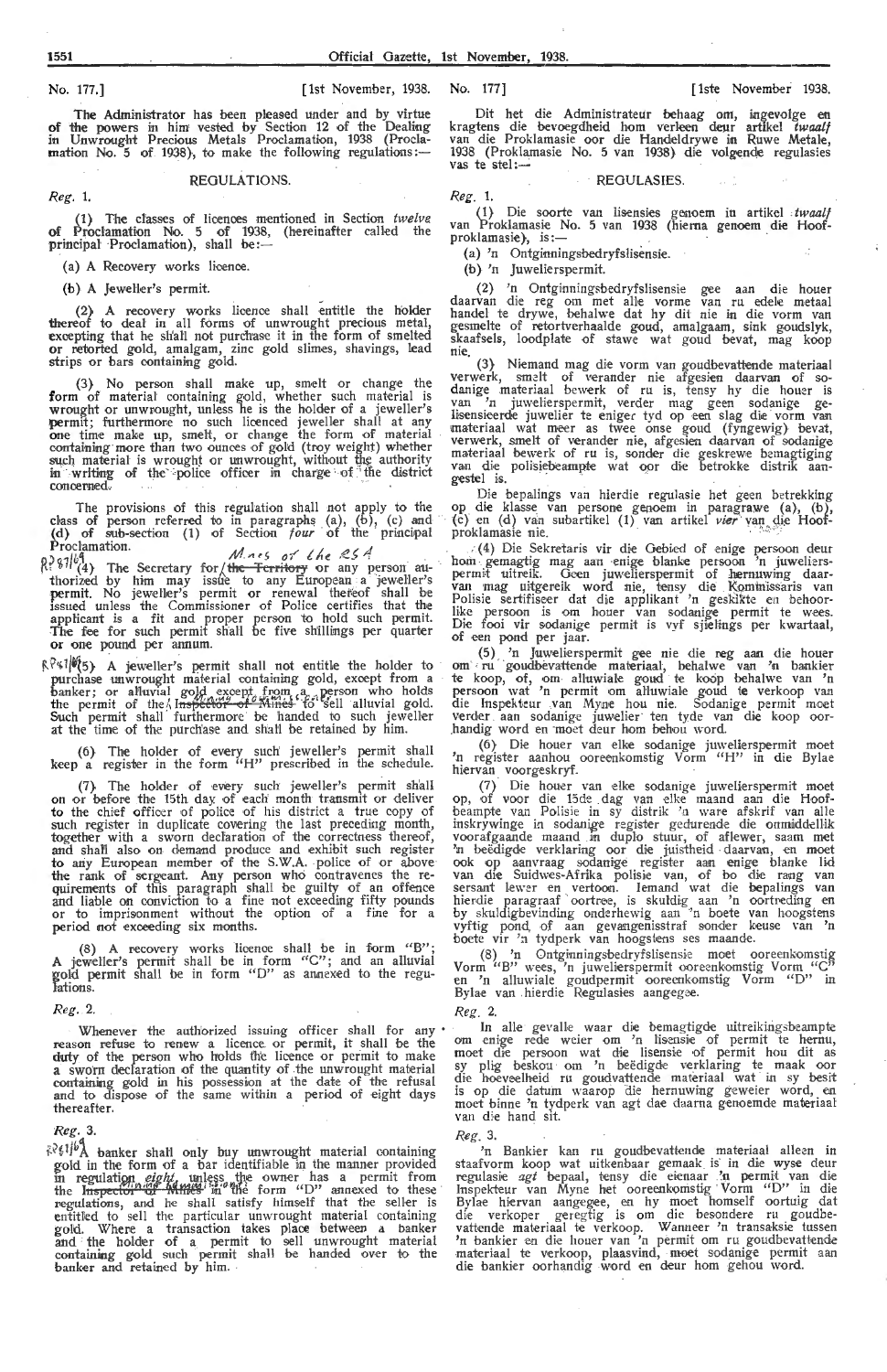*Reg.* 4.

 $\mathbb{R}^{\{|\mathbf{t}|\}}$  in a stamp mill or treatment building all amalgamating plates, extractor boxes and launders in which amalgam can collect shall be covered with screens, or other devices approved by the <del>Inspector of "Mines</del>." "Such screens or devices<br>shall be kept under double lock, and such plates or boxes and launders shall not be uncovered for any purpose what-<br>soever except in the presence of at least two Europeans, each of whom shall be in possession of one of the keys.

*Reg.* 5.

Unwrought precious metal in the form of bullion, retorted gold, amalgam, zinc gold slimes, or shavings, lead strips, or bars, untreated black sands, matte, or any other rich by-products shall only be handled in reduction works in the presence and under the direct supervision of at least two white men.

*Reg.* 6.

(1) Unwrought precious metal in a stamp mill in the form of amalgam, untreated black sands, or rich scrapings shall immediately after being removed from plates, mortar boxes, traps, or other devices or places in which it is caught be deposited in a suitable receptacle which shall be kept locked and from which such unwrought precious metal shall not be removable without unlocking.

(2) Amalgam, untreated black sands, scrapings, retorted gold bullion and zinc slimes after removal from the filter press shall if and when stored be forthwith deposited in<br>a safe, strongroom or other receptacle which shall be kept under double lock, and such safe, strong-room or other receptacle shall not be opened for any purpose whatsoever except in the presence of at least two Europeans, each of whom shall be in possession of one of the keys.

(3) All traps, riffles or portions of launders where amalgam is known to accumulate shall be covered. Such cover shall be solid or of stout screening of which the apertures do not exceed one-half inch in diameter and shall be kept locked.

 $(4)$  The person actually in charge of mining operations shall be responsible for ensuring compliance with regulations *four, five* and *six* and in default shall be liable on conviction ±o a fine not exceeding fifty pounds or to imprisonment without the option of a fine for a period not exceeding six months.

*Reg.* 7.

(1) Nothing in regulations *four* to *six* inclusive shall apply to

- Records Completed to the hand of the last the properties of the property of the property of the property of the contribution of the property of the property of the property of the property of the property of the property o
- (b) any reef miner who produces on his own behalf not more on an average than 50 ounces of gold per month, , I· '1 and has been per~onally working the \_s~me. *<sup>~</sup> 0\ \* ~ .4,1 .. *v1 ,,; I,,,...* ,; 1' //IJ.,.,,,q: *,,-{' ~t-,e.* /? r, . .4

 $\mathbb{R}^{n \times n+1}$  (2) The Administrator upon application in writing made to the Inspector of Mines may specially exempt any person from any or all of the provisions of the regulations *one* to *thirteen* inclusive upon such terms and conditions as he thinks fit.

*Reg.* 8.

No person shall transport any unwrought material containing gold outside the boundaries of the mine, works, or other property or place in which it is located without a permit from the senior officer of police having author in the district; such permit shall be according to form "E"  $\sqrt{\sqrt{x}}$  annexed to these regulations and shall be issued subject J\\ to. any further conditions made from time to time by the Administrator and altached to that form, and shall not be issued exoe pt for the transport of slags, matte, pots, battery· chips, or other such by-products or for smelted gold in **bar,**  ingot, button or other form identifiable by a specific mark cast on each bar, ingot, button or other, form, such mark.<br>being registered in the office of the lnspector of Mines.

Reg. 9.<br>  $Reg.$  9.<br>  $M(n, m)$  (ensinaiss or  $R_2^2$  87/b)<br>  $g^2$  87/b)<br>
every European member of the South West Africa Police<br>
force of or above the rank of sergeant shall have the power to do all the following things, namely:-

(a) To enter, inspect or examine at all reasonable times by day and by night any jeweller's premises and any reduction or smelting works, whether situated on a mine or elsewhere and any other place or works where he has reason to believe unwrought material containing gold is unlawfully kept.

*Reg.* 4.

In 'n stampmeul of gebou waarin dit verwerk word,<br>moet al die amalgameerplate, presipiteerkaste en geute vir gestampte erts waarin amalgaam mag versamel met siwwe<br>toegemaak word, of met ander toestelle deur die Inspekteur<br>van Myne goedgekeur. Sodanige siwwe of toestelle moet onder 'n dubbelslot gehou word, en sodanige plate of kaste<br>en geute mag onder geen omstandighede oopgemaak word, behalwe in die teenwordigheid van tenminste twee blanke persone, elkeen waarvan in besit van een van die sleutels<br>moet wees.

*Reg.* 5.

Ru edele metaal in die vorm van staafgoud, retortverhaaldc goud, amalgaam, sink goudslyk of skaafsels, loodplate of stawe, onbewerkte swart sand, ongesuiwerde gesmelte erts, of enige ander ryk byprodukte mag in reduksieinrigtinge gehanteer word alleen in die teenwoordigheid en<br>onder direkte toesig van tenminste twee blanke manspersone. *Reg.* 6.

(1) Ru edele metaal in 'n stampmeul in die vorm van<br>amalgaam, onbewerkte swart sand, of ryk skaafsels moet<br>onmiddellik na hulle van die plate, kalkbakke, vanggate of ander toestelle of plekke waarin dit agtergebly het, verwyder is in 'n geskikte bak geplaas word wat gesluit gehou moet word, en waaruit sodanige edele metaal nie sonder<br>oopsluiting uitgehaal kan word nie.

(2) Amalgaam, onbewerkte swart sand, skaafsels, retortverhaalde goud, staafgoud, en sink goudslyk, moet na dit uit die filterpers verwyder is indien en wanneer dit bewaar<br>word, dadelik in 'n brandkas, brandkamer of ander plek wat onder 'n dubbelslot gehou moet word, geplaas word, en<br>sodanige brandkas, brandkamer, of ander p!ek mag onder geen omstandighede oopgemaak word behalwe in die teen-<br>woordigheid van tenminste twee blanke persone nie, elk waar-<br>van in besit van een van die sleutels moet wees.

(3) Alle vanggate, dwarsstukke of dele van houtgeute<br>waar amalgaam gewoon is om op te pak moet gedek word.<br>Sodanige dekking moet solied wees, of 'n sterk sif wees<br>waarvan die openinge nie wyer as 'n halfduim in deursnee is nie, en moet gesluit gehou word.

(4) Die persoon wat direkte gesag by die ontginningswerksaamhede uitoefen moet verantwoordelik wees vir die nakoming van regulasies *vier, vyf* en *ses* en by die wan-<br>uitvoering van sodanige regulasies, is hy, by skuldigbevinding onderhewig aan 'n boete van hoogstens vyftig pond of aan gevangenisstraf sonder keuse van 'n boete vir 'n tydperk van hoogstens ses maande.

*Reg.* i.

(1) Geen bepaling in Regulasies *vier* tot *ses* inklusief, het betrekking op

- 
- middelde ho eveelheid van 50 onse per maand produseer nie, en persoonlik sy rif bewerk.

(2) Die Administrateur mag na geskrewe aansoek aan die lnspekteur van Myne enige persoon vryste l -van s•t kere van, of al die bepalings van die regulasies een tot dertien inklusief, met sodanige beperkings en voorwaardes as wat hy dienlik mag vind.

*Reg.* 8.

Niemand mag enige ru goudbevattende materiaa! buite die grense van die myn, werke of ander eiendom of plek waarin dit geleë is, neem nie, sonder 'n permit van die Hoofbeampte van Polisie wat in die distrik gesag uitoefen. So-<br>danige permit moet ooreenkomstig Vorm ''E'' in die Bylae<br>hiervan aangegee, wees, en moet uitgereik word onderhewig<br>aan enige verdere voorwaardes wat van tyd tot ty die Administrateur gestel, en aan die vorm geheg word, en mag alleen uitgereik word vir die verv•oe·r van metaal• skuim, ongesuiwerde gesmelte erts, potte, batteryspaanders<br>of ander sodanige byprodukte of gesmelte baargoud, staafgoud, knoopvorminge goud, of ander vorm uitkenbaar deur<br>'n bepaalde merk afgedruk op elke baar, staaf, knoop of ander vorm, en sodanige merk moet in die kantoor van die Inspekteur van Myne geregistreer word.

*Reg.* 9.

(1) Die Inspekteur of Assistent-Inspekteur van Myne en elke blanke lid van die Suidwes-Afrika Polisiediens met of bo die rang van sersant het die mag om alle onder-<br>staande handelinge te verrig:—

(a) Om enige juweliersperseel en enige reduksieinrigting of smeltwerke, of hulle op 'n myn geleë is of op 'n ander plek, te alle redelike tye in die nag en in die dag te betree, te inspekteur of te ondersoek, en enige ander plek of werkplaas, indien hy rede het om te glo dat ru goudbevattende materiaal daar op onwettige wyse aangehou word;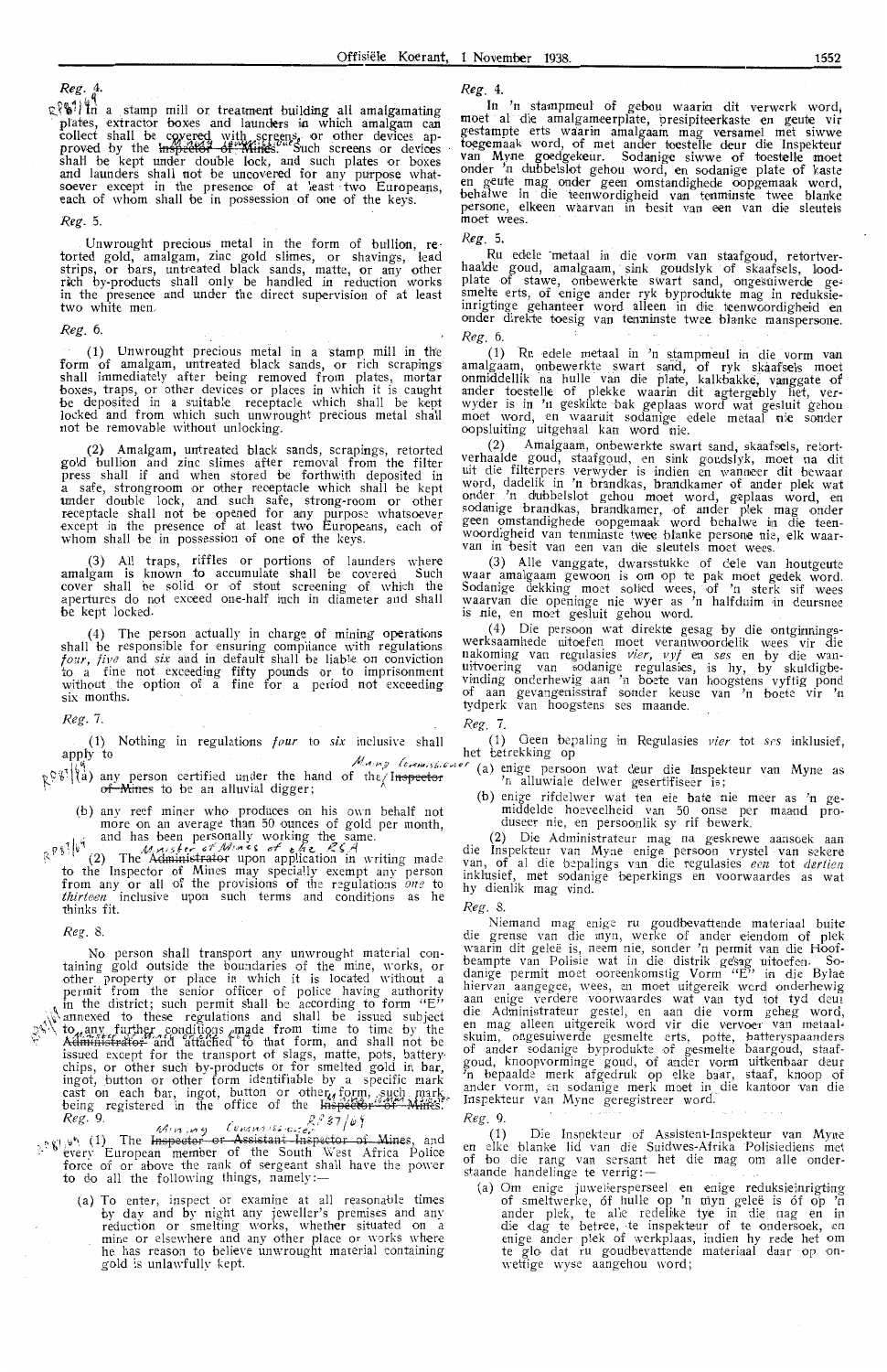- (b) To mak,e such inquiry and examination as may be considered necessary to asoertain whether the provisions of these regulations or any amendment thereof **are**  being or have been duly complied with.
- (c) To inspect such registers as are r•equired to be **kept**  by section *three* of the principal Proclamation or under regulation *one.*
- (d) To take samples of any unwrought material containing gold that may be stored or lying at any place or works and to make such other investigations as he may consider necessary.

(2) Any coloured person employed upon reduction works may be searched at any time by any person authorised in writing by the manager of such works.

*Reg.* 10.

Any person who contravenes any provision of these regulations shall if no penalty be expressly provided by any such regulation for the contravention thereof or failure to comply therewith be liable on oonviction to the penalties provided in sub-section (2} of Section *three* of the principal provided in special provided in the proclamation.

#### FORMS "A".

#### SOUTH WEST AFRICA.

Office and date stamp.

Receipt No ................ . LICENCE TO DEAL IN UNWROUGHT PRECIOUS **METAL** 

#### (Proclamation No. 5 of 1938.}

| In terms of Section 2 of the above Proclamation, licence<br>is hereby granted to |
|----------------------------------------------------------------------------------|
|                                                                                  |
|                                                                                  |
|                                                                                  |

(Subject to the Licencee's right to use the premises for the purposes mentioned}

to deal in unwrought Precious Metal, for the period of .......... ...... .. . months ending ......... 19

£ s d Amount of Licence Money Paid

Licence granted this day of 19.. . . toegestaan. .. .. ....... dag van

**Issuing Officer.** This Licence is not transferable.

#### FORMS

#### $(4R)$ SOUTH WEST AFRICA.

Office and date stamp. Receipt No . ..... ... .. ... ..

## RECOVERY WORKS LICENCE.

### (Proclamation No. 5 of 1938.}

A Recovery Works Licence, as required by Regulation No. **1** is hereby granted to 

| (Full name and address of Licencee) |                  |                        |  |
|-------------------------------------|------------------|------------------------|--|
|                                     |                  |                        |  |
| Amount of Licence Money Paid        |                  | $\mathbf{\pounds}$ s d |  |
|                                     |                  |                        |  |
|                                     | Issuing Officer. |                        |  |

This Licence entitles the holder to deal in unwrought precious metal as set forth in paragraph (2) of the abovementioned ~egulation, within the Magist,erial District of ................. .. ... .. .. , and is not transferable.

- (b) om sodanige navraag of ondersoek in te stel as wat nodig gevind mag word om vas te stel of die bepalings van hierdie regulasies of enige wysiging daar-<br>van behoorlik nagekom word of nagekom is;
- (c} om sodanige registers as wat ingevol'ge *artikel drie* **van**  die Hoofproklamasie of regulasie *een* gehou moet word, te inspekteer;
- (d} om monsters te neem van enige ru goudbevattende materiaal wat op enige plek of werkplaas bewaar mag word of te vinde is, en om sodanige ander ondersoek in te stel as wat nodig gevind mag word.

(2) Enige kleurling wat op reduksie-inrigtinge in diens gehou word mag te eniger tyd deur enige persoon in skrif daartoe gemagtig deur die bestuurder van sodanige werke deursoek word.

*R.eg.* 10.

Kantoor en DatumstempeL

lemand wat enige bepaling van hierdie regulasies oortree, is, indien geen bepaalde strafbepaling deur enige so-<br>danige regulasie vir die oortreding daarvan vasgestel is nie, by skuldiglbevi:nding onderbewig aan die strafbepalinge aan- gegee in subartikel (2} van Artikel *drie* van die Hoofproklamasie.

#### VO RMS.

#### "A". S U I D W ES - A F R I K A.

Kwitansie No .................... LISENSIE OM IN RU EDELE METAAL HANDEL TE DRYWE.

(Proklamasie No. 5 van 1938)

| Ingevolge Artikel 2 van die bogemelde Proklamasie, word<br>'n lisensie hiermee uitgereik aan  |        |  |
|-----------------------------------------------------------------------------------------------|--------|--|
|                                                                                               |        |  |
|                                                                                               |        |  |
| (Onderhewig aan die lisensiehouer se reg om die<br>perseel vir gemelde doeleindes te gebruik) |        |  |
| om in ru Edele Metaal handel te drywe, vir die tydperk<br>van  maande eindigende op  19       |        |  |
| Bedrag van lisensiegeld betaal                                                                | £ s di |  |
| toegestaan.                                                                                   |        |  |

... •.. ••.. ... .. •. . ... . .. . .. Uitreikingsbeampt-e. Hierdie Lisensie is nie oordraagbaar nie.

|  | VORMS. |  |
|--|--------|--|
|  |        |  |

#### $(4R)$

#### SUIDWES-AFRIKA..

Kantoor en DatumstempeL

#### Kwitansie No.................. ONTOINNINOS8EDRYFSLISENSIE.

#### (Proklamasie No. 5 van 1938.)

'n Ontginningsbedryfslisensie, soos vereis deur Regulasie No. 1 word hiermee verleen aan

|          |                                |  |  | (Volle naam en adres van lisensiehouer.) |                |  |
|----------|--------------------------------|--|--|------------------------------------------|----------------|--|
|          |                                |  |  |                                          |                |  |
|          | Bedrag van Lisensiegeld betaal |  |  |                                          | $\mathbf{E}$ s |  |
| verleen. |                                |  |  |                                          |                |  |

# Uitrelkingsbeampte.

÷.

Hierdie lisensie gee aan die houer die reg om in ru edele metaal handel te drywe soos uiteengesit in paragraaf (2} van die bogemelde Regulasie, .in die Magistraatsd1strik van .. ..... .. ....... ............................... , en is nie oor·draagbaar nie.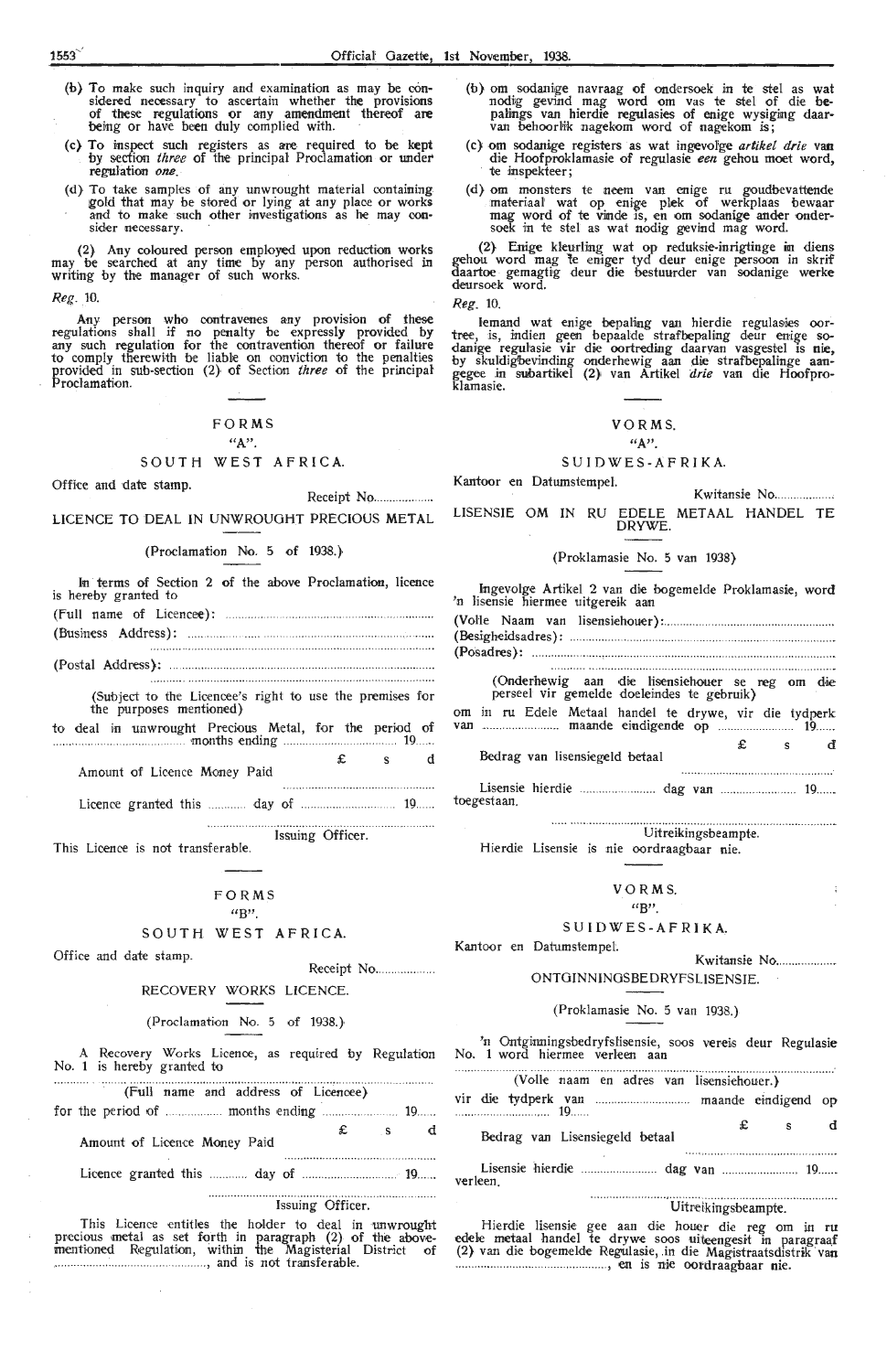#### $FORMS$  $\alpha_{\rm C}$

#### SOUTH WEST AFRICA.

Office and date stamp. Receipt No.................

#### **IEWELLER'S PERMIT.**

#### (Proclamation No. 5 of 1938.)

Jeweller's Permit as required by Regulation No. 1 is hereby granted to 

Fee paid £ s d 

#### (Issuing Officer.)

This Permit entitles the holder to purchase unwrought<br>precious metal, subject to paragraphs  $(3)$ ,  $(4)$ ,  $(5)$ ,  $(6)$  and<br> $(7)$  of the abovementioned Regulation within the Territory<br>of South West Africa and is not transf

## FORMS

 $\omega_{\mathbf{D}'}$ Office and date stamp

Permit No..................

## PERMIT TO SELL ALLUVIAL GOLD.

(Proclamation No. 5 of 1938.)

Permission is hereby granted to

Mining Area

registered in his name and situate in the Magisterial District 

 $kP$ 87/69 Hispector of Mines. This permit is not transferable and must be surrendered

to the purchaser.

#### $FORMS$  $\alpha_{E}$ "

#### Office and date stamp

Permit No...................

#### PERMIT TO TRANSPORT UNWROUGHT MATERIAL CONTAINING GOLD

#### (Proclamation No. 5 of 1938.)

Permission is hereby granted to ... ounces of to transport .................... (description of unwrought material) to. only from above date. Officer of Police in charge of

District

This permit is not transferable

#### VORMS.  $\mu$ <sup>1</sup>

#### SHIDWES-AFRIKA

Kantoor en Datumstempel

#### Kwitansie No. **HWELIERSPERMIT**

#### (Proklamasie No. 5 van 1938.)

| 'n Juwelierspermit soos vereis deur Regulasie No. 1<br>word hiermee verleen aan |  |         |  |
|---------------------------------------------------------------------------------|--|---------|--|
|                                                                                 |  |         |  |
|                                                                                 |  |         |  |
|                                                                                 |  |         |  |
| vir die tydperk van  maande, eindigende op                                      |  |         |  |
|                                                                                 |  | $f$ s d |  |
|                                                                                 |  |         |  |
| <b>verleen</b>                                                                  |  |         |  |

#### Uitreikingsheampte

Hierdie permit verleen aan die houwer die reg om ru<br>edele metaal te koop, onderhewig aan paragrawe (3), (4),<br>(5), (6) en (7) van die bogemelde Regulasie binne die<br>Gebied van Suidwes-Afrika, en is nie oordraagbaar nie.

#### $V \cap D M S$  $\omega$

Kantoor en Datumstempel

 $Darmit$   $No$ 

#### PERMIT OM ALLUWIALE GOUD TE VERKOOP

(Proklamasie No. 5 van 1938).

Toestemming word hiermee verloop aan

Prospekteerkleim Myngebied

in sy naam geregistreer en geleë in die Magistraatsdistrik van te verkoop. 

#### Inspekteur van Myne

Hierdie Permit is nie oordraagbaar nie en moet aan

#### $V \cap P M S$  $GFT$

Kantoor en Datumstempel

 $\mathsf{Dermit}$   $\mathsf{No}$ 

PERMIT OM RU GOUDBEVATTENDE MATERIAAL TE VERVOER

#### (Proklamasie No. 5 van 1938.)

|             |                        | Toestemming word hiermee verleen aan |                                  |  |
|-------------|------------------------|--------------------------------------|----------------------------------|--|
|             |                        |                                      |                                  |  |
|             |                        |                                      |                                  |  |
| te vervoer. |                        |                                      |                                  |  |
|             | vanaf bogemelde datum. |                                      |                                  |  |
|             |                        |                                      | Bevelvoerende Polisiebeampte oor |  |

1554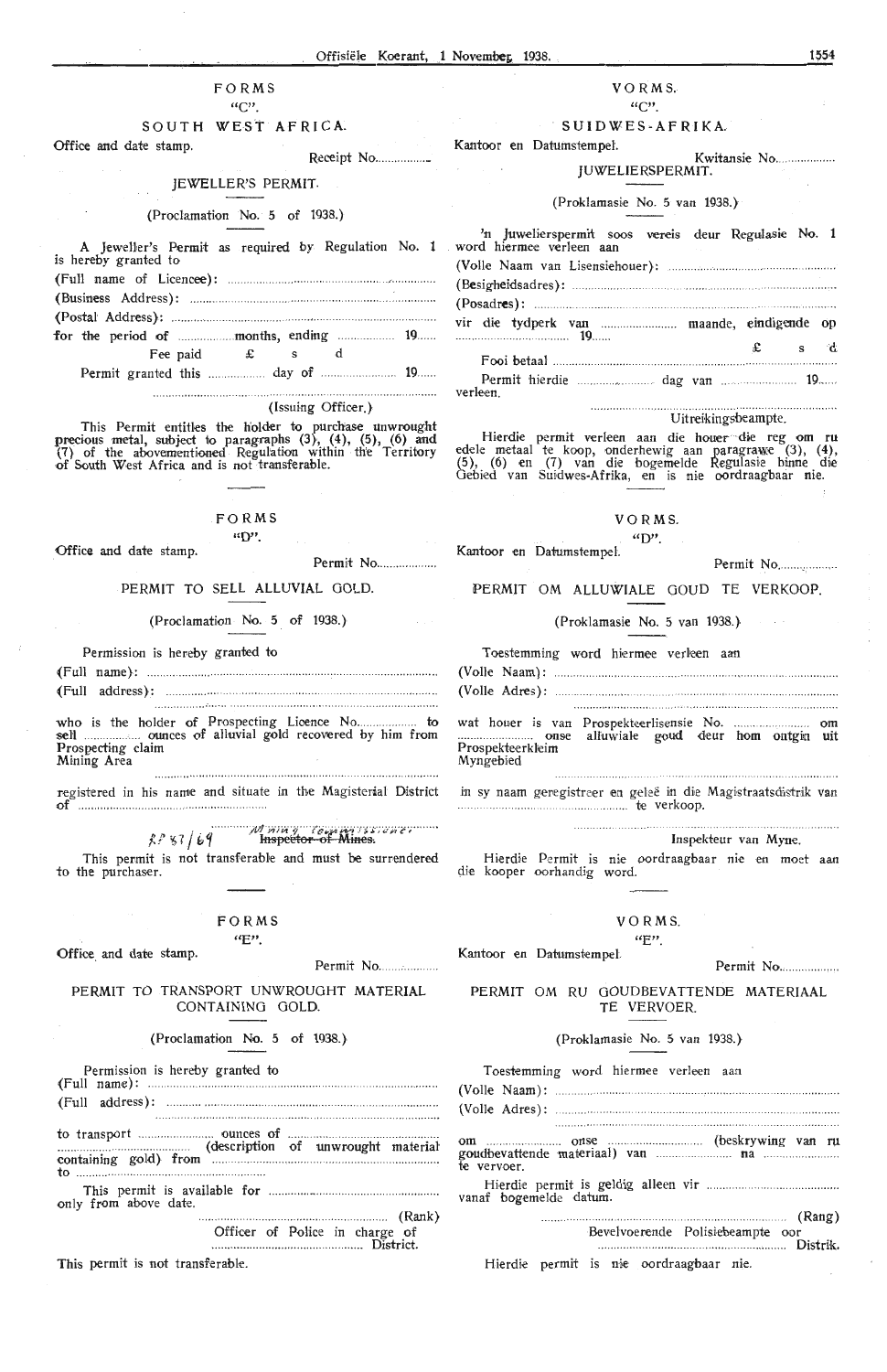#### FORMS  $4 F$ .

## REGISTER OF UNWROUGHT PRECIOUS METAL DEPOSITED WITH OR RECEIVED BY MALL MARKET METAL

(Kept in terms of Section 3(1) of Proclamation No. 5<br>of 1938.)

| н | 1938.) |  |
|---|--------|--|
|   |        |  |

| Date deposited<br>or received. | Name of seller<br>or depositor | Nature and weight<br>of material. | Weight of<br>precious<br>metal. | Price paid<br>(if any)<br>£<br>d<br>s | No. of Permit to sell<br>(if any) and date of<br>issue. |
|--------------------------------|--------------------------------|-----------------------------------|---------------------------------|---------------------------------------|---------------------------------------------------------|
|                                |                                |                                   |                                 |                                       |                                                         |
|                                |                                |                                   |                                 |                                       |                                                         |

#### VORMS.

#### $``F"$ .

## (Gehou ingevolge artikel 3(1) van Proklamasie No. 5 van

| Datum waarop<br>gedeponeer<br>of ontvang. | Naam van<br>verkoper of<br>deponeerder. | Aard en<br>Gewig van<br>Materiaal. | Gewig van<br>edele metaal | Prys betaal<br>(indien enige)<br>£<br>d<br>s | No. van Permit<br>om te verkoop<br>(indien enige)<br>en datum van<br>uitreiking. |
|-------------------------------------------|-----------------------------------------|------------------------------------|---------------------------|----------------------------------------------|----------------------------------------------------------------------------------|
|                                           | the control of                          |                                    |                           |                                              | The process of                                                                   |
|                                           |                                         |                                    |                           |                                              |                                                                                  |

## FORMS

## $"G"$ (Kept in terms of Section 3(1) of Proclamation No. 5<br>of 1938.)

| Date des-<br>patched or<br>disposed of | Name of Person or com-<br>pany to whom precious<br>metal belongs | Name of<br>Consignee | To whom dis-<br>posed of | Nature and<br>weight of<br>material | Weight of<br>precious<br>metal | Price received<br>(if any)<br>£ | s | a |
|----------------------------------------|------------------------------------------------------------------|----------------------|--------------------------|-------------------------------------|--------------------------------|---------------------------------|---|---|
|                                        |                                                                  |                      |                          |                                     |                                |                                 |   |   |
|                                        |                                                                  |                      |                          |                                     |                                |                                 |   |   |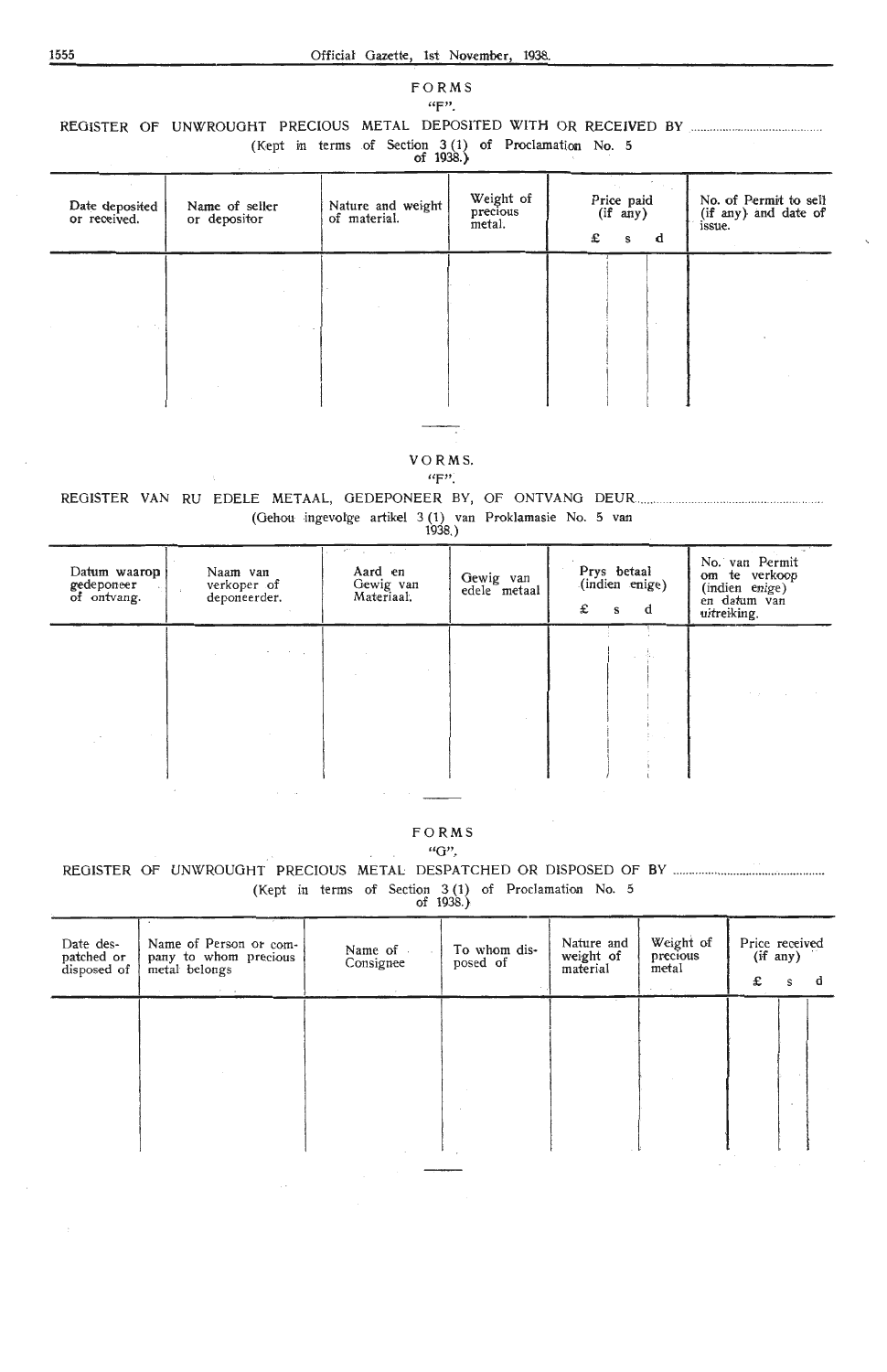## VO RMS.

## ${}^{i}G$ ".

REGISTER VAN RU EDELE **METAAL** VERSC:ND OF VAN DIE HANDGESIT DEUR ....... ......... ......... . . ..... ........... ...... .

(Gehou ingevolge Artikel 3 (1) van Proklamasie No. 5 van

|--|--|

| Datum waarop<br>versend of<br>van die hand<br>gesit. | Naam van<br>persoon of<br>maatskappy aan<br>wie edele metaal<br>behoort. | Naam van<br>Ontvanger. | Aan wie van<br>die handgesit. | Aard en<br>Gewig van<br>materiaal. | Gewig van<br>edele metaal | Prys ontvang<br>(indien enige)<br>£ | s | ď |
|------------------------------------------------------|--------------------------------------------------------------------------|------------------------|-------------------------------|------------------------------------|---------------------------|-------------------------------------|---|---|
|                                                      |                                                                          |                        |                               |                                    |                           |                                     |   |   |
|                                                      |                                                                          |                        |                               |                                    |                           |                                     |   |   |

### FORMS

 $\rm{``H''}.$ 

REGISTER OF A JEWELLER'S PERMIT HOLDER.

(In terms of Regulation one (6).)

| Amount of material whether<br>wrought or unwrought con-<br>taining gold at date of<br>permit. *) | Amount of material wrought<br>or unwrought containing<br>gold received, date of receipt,<br>from whom received, and<br>price paid. $*)$ | Amount (troy weight) of<br>material (unwrought) con-<br>taining gold made up and<br>date of making up. | Amount of material wrought<br>or unwrought containing<br>gold smelted and date<br>of smelting * |
|--------------------------------------------------------------------------------------------------|-----------------------------------------------------------------------------------------------------------------------------------------|--------------------------------------------------------------------------------------------------------|-------------------------------------------------------------------------------------------------|
|                                                                                                  |                                                                                                                                         |                                                                                                        |                                                                                                 |
|                                                                                                  |                                                                                                                                         |                                                                                                        |                                                                                                 |
|                                                                                                  |                                                                                                                                         |                                                                                                        |                                                                                                 |
|                                                                                                  |                                                                                                                                         |                                                                                                        |                                                                                                 |

\* Description, weight (troy), number of carats (if wrought), fineness (parts per thousand) if unwrought.

 $\frac{1}{2}$  and  $\frac{1}{2}$ VO RMS.

**"H".** 

REGISTER **VAN 'N** HOUER **VAN 'N** JUWEUERSPERMIT.

(ingevolge Regulasie een (b).)

| Hoeveelheid materiaal<br>ru of bewerk wat<br>goud bevat op die<br>datum van die permit. | Hoeveelheid materiaal<br>ru of bewerk wat<br>goud bevat, ontvang;<br>datum van kwitansie;<br>van wie ontvang,<br>en prys betaal. | Hoeveelheid (in<br>fyngewig) van<br>materiaal (ru) wat<br>goud bevat wat<br>verwerk is, en datum<br>van verwerking. | Hoeveelheid materiaal,<br>ru of bewerk wat<br>goud bevat wat gesmelt<br>is, en datum van<br>smelting. * |
|-----------------------------------------------------------------------------------------|----------------------------------------------------------------------------------------------------------------------------------|---------------------------------------------------------------------------------------------------------------------|---------------------------------------------------------------------------------------------------------|
|                                                                                         |                                                                                                                                  |                                                                                                                     |                                                                                                         |
|                                                                                         |                                                                                                                                  |                                                                                                                     |                                                                                                         |
|                                                                                         |                                                                                                                                  |                                                                                                                     |                                                                                                         |
|                                                                                         |                                                                                                                                  |                                                                                                                     |                                                                                                         |
|                                                                                         |                                                                                                                                  |                                                                                                                     |                                                                                                         |

 $\cdot$ 

\* Beskrywing, gewig (in fyngewig), aantal karate (indien bewerk), fynheid (dele per duisend) indien ru.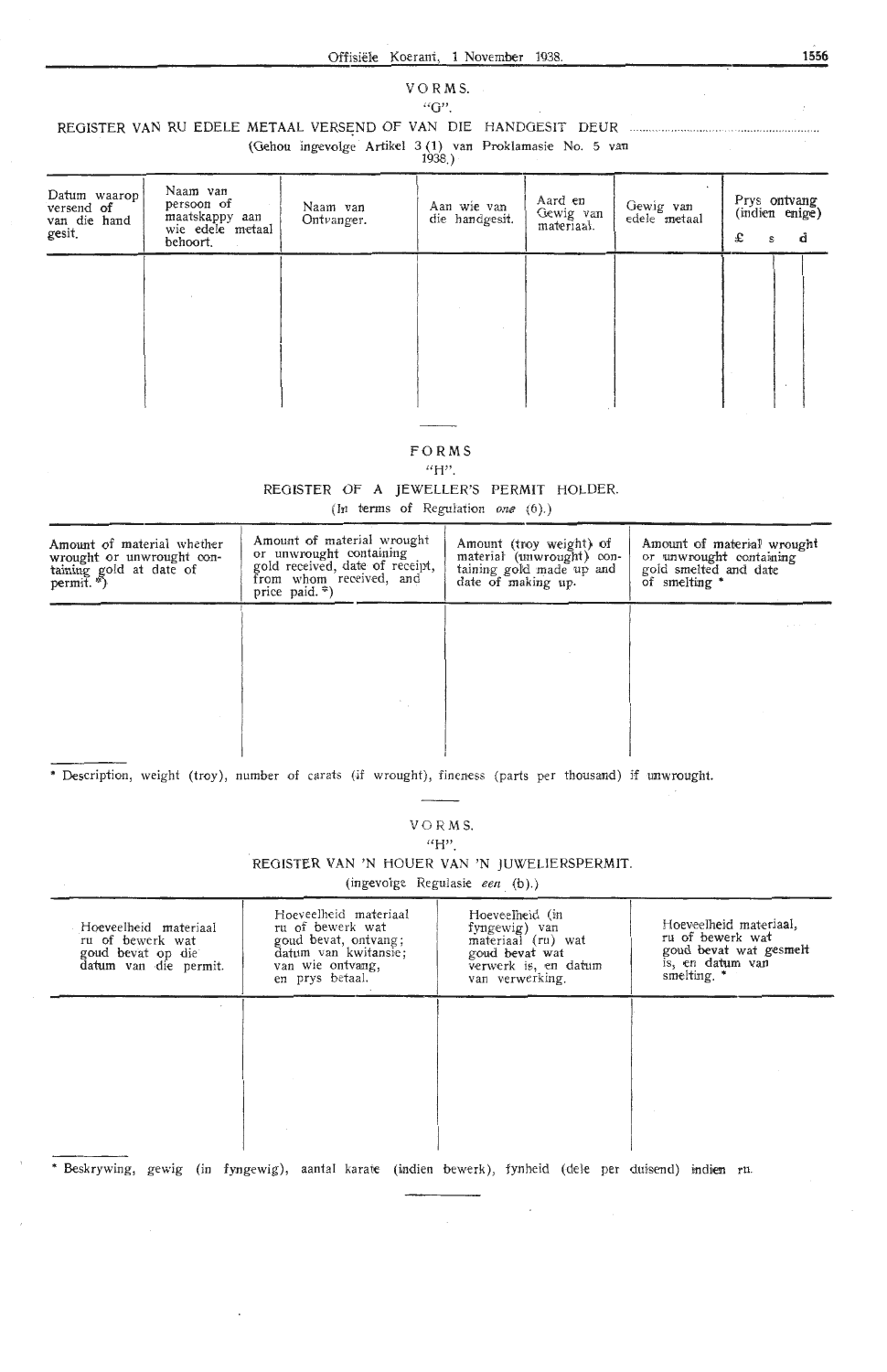No. 178.] [1st November, 1938. No. 178.] [ lste November, 1938.

REGULATIONS FOR SOUTH WEST AFRICA POLICE.

His Honour the Administrator, under the powers vested in him by Section *Eight* of the Police Proclamation (Proclamation No. 56 of 1921), has been pleased to appove of the following amendments to the Regulations for the South West Africa Police, published under Government Notioe No. 44 dated 6.3.1936, as amended by 0. N. 148 of 1937 and G. N. No. 112 of  $1938:-$ 

Regulation 32 (1) is hereby amended by the deletion of the word "three" where it appears and the substitution therefor of the word "five".

Regulation 39 is hereby amended by the addition of<br>the following sub-paragraph (15):--

" (15) The Commissioner may, in confirming any proceedings under section ten of the Proclamation, if the sentence imposed in such proceedings, or as reduced by the Commissioner, is a fine of five shillings or less, or a reprimand, direct that the punishment shall not be recorded on the misconduct sheet of the policeman concerned. Any punish-<br>**ment** in respect of which such a direction has been given, shall not be proved as a previous conviction in subsequent disciplinary proceedings against the policeman concerned."

Regulation  $40$  (1) (a) is hereby amended by the insertion after the word "shall" in the fourth line of the words "subject to the provisions of sub-paragraphs (14) and (15) of regulation 39".

Appendix **"A"** is hereby amended by the deletion of the word "Fifth" in the third line and the substitution therefor of the word "Sixth".

#### MARRIAGE OFFICER: APPOINTMENT AS

His Honour the Administrator has been pleased, in terms of section *five*, sub-section  $(2)$  of the Solemnization of Marriages Proclamation, 1920 (Proclamation No. 31 of 1920), to approve of the appointment of Reverend HEINRICH NOL TINO of the Rhenish' Mission, as a Marriage Officer for South West Africa, with effect from the 1st November, 1938.

REOULAS!ES VIR SUIDWES-AFRIKA POLISIE.

Dit het Sy Edele die Administrateur behaag om, oor-<br>eenkomstig Artikel ag van "De Politie Proklamatie 1921" (Proklamasie No. 56 van 1921), sy goedkeuring **te** heg aan onderstaande wysigings Yan die Regulasies vir die Suidwes-Afrika Polisie, wat in Ooewermentsk•ennisgewing No. 44 gedateer 6.3. 1936, gepubliseer is, soos \_gewysig deur Ooewermentekennisgewing No. 148 van 1937 en Goewermentskennis-<br>gewing No. 112 van 1938:—

Regulasie 32 (1) word hierby gewysig deur die woord "drie" orals waar dit voorkom te skrap en 'deur die woord "drie" orals waar

Regulasie 39 word hierby gewysig deur byvoeging van die volgende subparagraaf (15):-

" (15) Die Kommissaris mag, wanneer hy 'n vonnis kragtens artikel tien van die Proklamasie bekragtig of ver-<br>minder, mits die vonnis of verminderde vonnis 'n boete van vyf sjielings of minder, of in die vorm<br>van 'n berisping is, gelas dat die straf nie op die betrokke polisiebeampte se wangedragstaat aangeteken word nie. 'r1 Straf ten opsigte waarvan sodanige instruksie gegee is, word by 'n latere vervolging<br>van die betrokke polisiebeampte nie as 'n vorige veroordeling teen hom aangevoer nie''.

Regulasie 40 (1) (a) word hierby gewysig deur na die woord "moet" in die vierde reël die volgende woorde in te voeg :-

''onderworpe aan die bepalings van subparagrawe (14) en (15) van reg $\mathcal{L}$ iss.e 39".

Aanhangsel "A" word h:erby gewysig deur die woord "Vyfde" in die derde reël te skrap en dit te vervang deur<br>"Sesde".

**No. 179.]** [1st November, 1938. No. 179.] [1 November, 1938] [1 November, 1938]

#### HUWELIKSAMPTENAAR: BENOEMING TOT.

Dit het die Administrateur behaag om, ooreenkomstig<br>artikel vyf, subartikel (2), van "De Huweliksvoltrekkings Proklamatie 1920'' (Proklamasie No. 31 van 1920) sy goedkeuring te heg aan die benoeming van Weleerwaarde HEINRICH NOLTING van die Rynse Sending tot Huweliksamptenaar vir Suidwes-Afrika, ingaande vanaf 1 November, 1938.

## **General Notices.**

#### (No. 70 of 1938.)

The following is published for general information: $-$ 

LIST OF FARMS UNDER QUARANTINE AS AT THE 10TH OCTOBER, 1938.

#### ANTHRAX.

KEETMANSHOOP: Oariganus 175.

#### BLACKQUARTER:

**GOBABIS:** Siegfeld, Dorka.

OT JIWARONOO: Ongangasemba 99. KEETMANSHOOP: Stampriet. OKAHANDJA: Oviumbo Ost, Montrose.

REHOBOTH: Naais, Friedental. WINDHOEK: Kareol, Neuheusis, Ekuja.

\_)<ARIBIB: OtjJmbingwe Rese rve. Okozongaminja West No. 2.

#### DOURINE.

GROOTFONTEIN: Bubus 213. WINDHOEK: Aukeigas Native Reserve.

#### J. 0. WILLIAMS,

Senior Veterinary Surgeon.

**Windhoek,**  loth October, 193&

## **Algemene Kennisgewings.**

(No. 70 van 1938.)

Die volgende word vir algemene informasie gepubliseer:-

1. YS VAN PLASE ONDER KWARANTYN OP DIE 10DE OKTOBER, 1938.

## MILTSIEKTE.

KEETMANSHOOP: Oariganus 175.

SPONSSIEKTE:

OOBABIS: Siegfeld, Dorka. OTJIWARONOO: Ongangasemba 99. KEETMANSHOOP: Stampriet. OKAHANDJA: Oviumbo Ost, Montrose. REHOBOTH: Naais, Friedental. WINDHOEK: Kareol, Neuheusis, Ekuja. KARIBIB: Otjimbingwe Reserwe. Okozongaminja West No. 2.

#### SLAPSIEKTE.

OROOTFONTEIN: Bubus 213. WINDHOEK: Aukeigas Naturellereserwe.

> J. 0. WILLIAMS, Hoofveearts.

Windhoek, 10 Oktober, 1938.